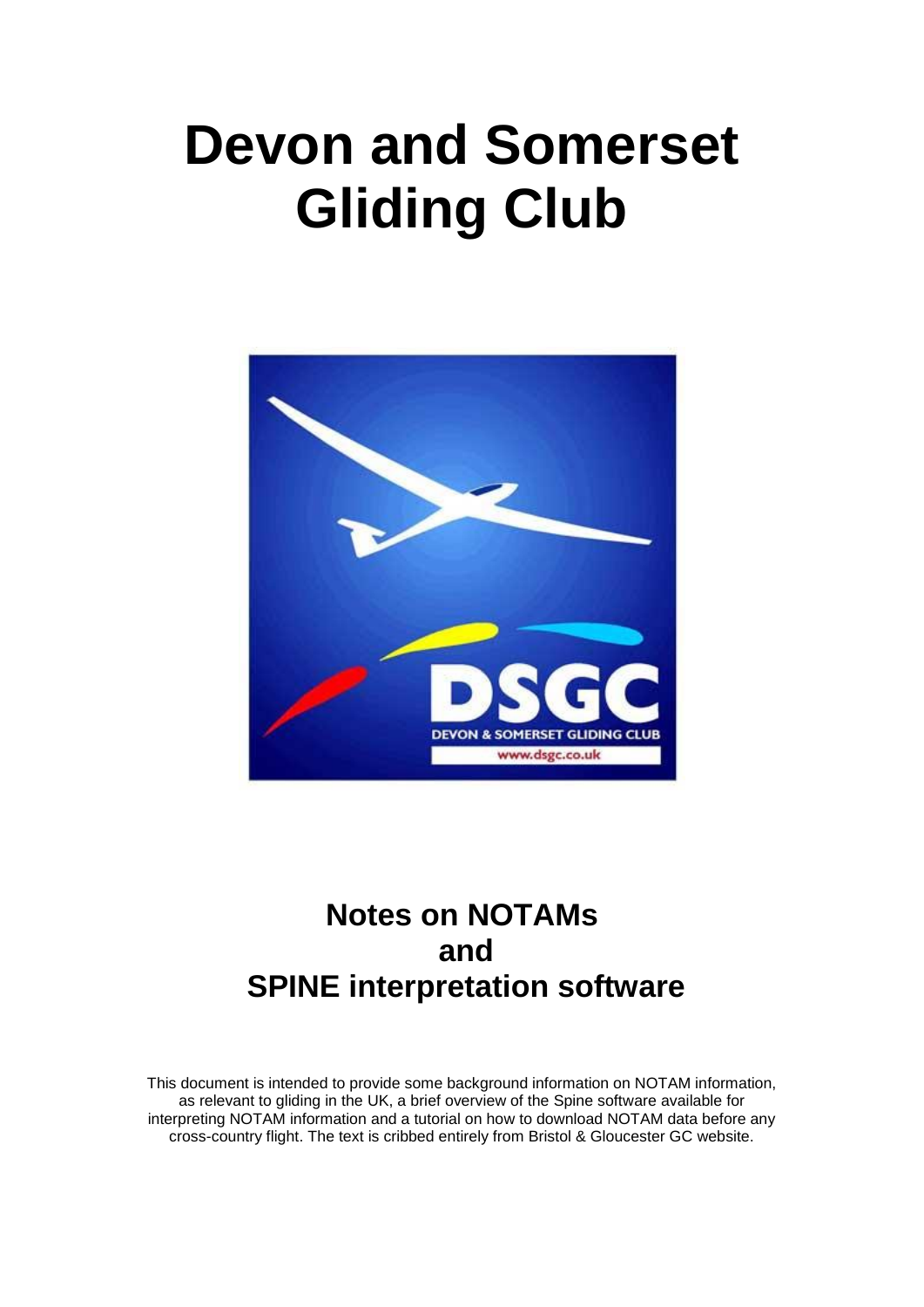#### **What are NOTAM's ?**

NOTAMS or Notices to Airmen are published by government agencies to alert pilots to hazards on route to a specific location. Hazards may include: airshows, parachute jumps, rocket launches, flights by VIP"s, military exercises temporary restricted areas and a host of other hazards more associated with powered traffic such as closed runways, inoperable navigation aids etc.

#### **Why are NOTAM's relevant to me?**

It is each pilots own responsibility to understand and obey the rules of the air at all times, for cross country flying this means that every pilot is responsible for checking for relevant NOTAMs prior to any flight. Even if someone else has already checked, it is still your own responsibility. In the past the CAA has successfully prosecuted pilots for infringing temporary airspace posted in NOTAMs and the courts have imposed fines of several thousand pounds.

#### **Where can I find information about NOTAM's ?**

Official NOTAM information is published in the UK by NATS (National Air Traffic Service) on the AIS (Aeronautical Information Service) website at: http://www.nats-uk.ead-it.com/public/index.php.html there is a BGA crib sheet for using this site available at http://www.gliding.co.uk/bgainfo/airspace/documents/notamcrib.doc

Access to NOTAM information is free but does require registration, several different services are available from the NAS website once registered, these are:

- **Aerodrome Brief** Delivers a briefing containing Aerodrome NOTAM for the selected  $\bullet$ aerodromes between the time period set. At least ONE aerodrome MUST be selected and the default time is from now until + 12 hours but may be changed by the user.
- **Area Brief** Delivers a briefing containing FIR and Aerodrome NOTAM for the selected Flight Information Regions between the time period set. At least ONE FIR MUST be selected and the default time is from now until + 12 hours but may be changed by the user.
- **Route Brief** Delivers a briefing containing NOTAM for the selected FIR and Aerodrome between the time period set. The system estimates the FIR crossed and includes the FIR NOTAM in the output. The user can also add FIR and Aerodrome to be included. The default time is from now until + 12 hours but may be changed by the user.
- **Narrow Route Brief** Delivers a briefing containing FIR and Aerodrome NOTAM for the selected flight plan route and between the time period set. A point of departure and destination must be provided. The brief will contain NOTAM for FIR, point of Departure, Destination and aerodrome in alternate aerodrome list. The default time is from now until + 12 hours but may be changed by the user.
- $\bullet$ **Point Brief**  Delivers a briefing containing FIR NOTAM affecting a circle from an aerodrome, navaid or Lat/Long co-ordinate. The Aerodrome NOTAM will only be included if it is in additional aerodromes. The default time is from now until + 12 hours but may be changed by the user.
- **VFR/FIR Brief EGTT** Delivers a briefing containing all FIR and Aerodrome NOTAM  $\bullet$ for the selected FIR EGTT between the time period set from now until + 12 hours. The briefing is sorted in order of North to South.
- **VFR/FIR Brief EGPX** Delivers a briefing containing all FIR and Aerodrome NOTAM for the selected FIR EGPX between the time period set from now until + 12 hours. The briefing is sorted in order of North to South.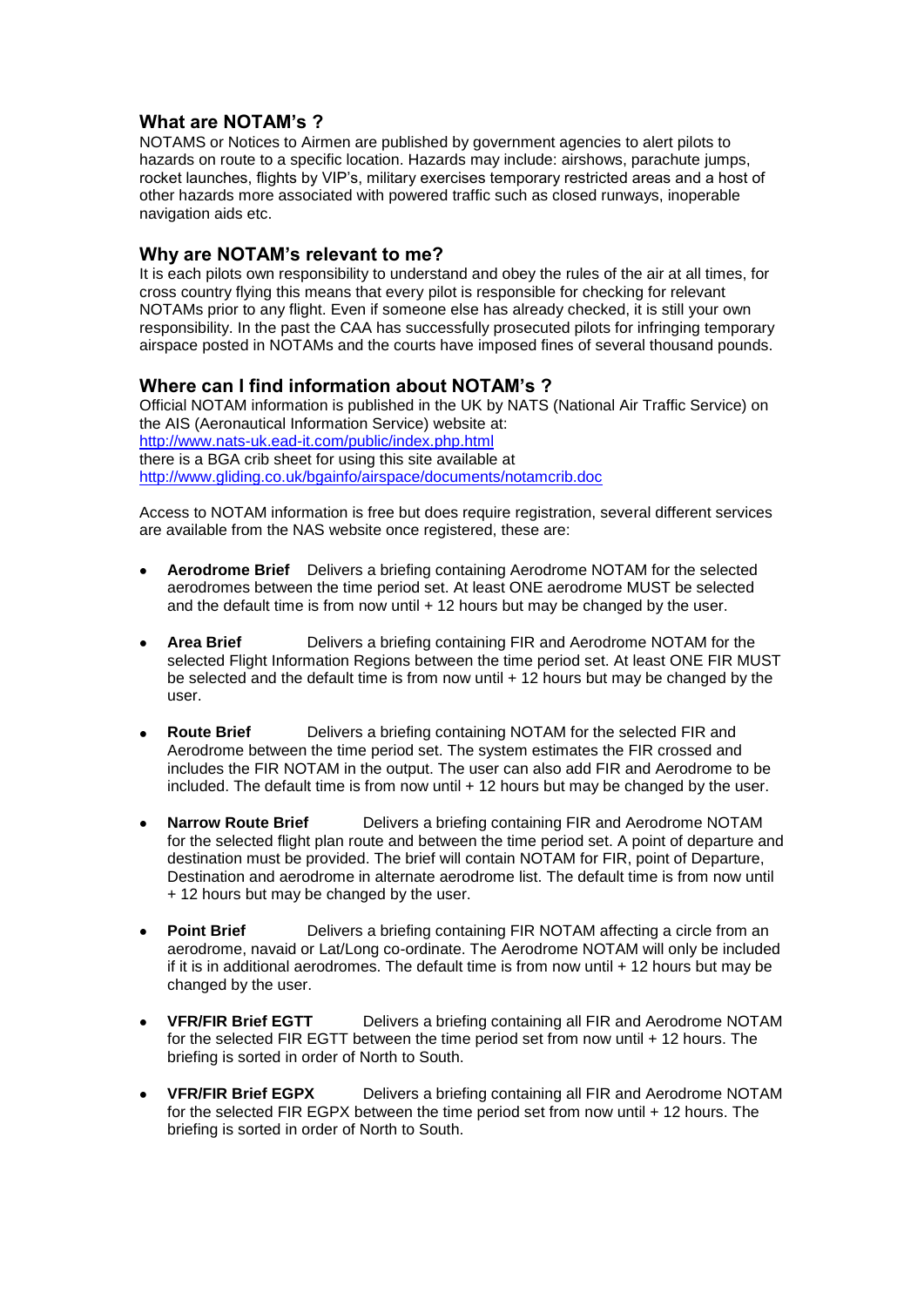- **VFR Aerodrome Brief EGTT** Delivers a briefing containing Aerodrome NOTAM in the preset FIR EGTT between the time period set now until + 12 hours. The briefing is sorted in order of North to South.
- **VFR Aerodrome Brief EGPX** Delivers a briefing containing Aerodrome NOTAM in the preset FIR EGPX between the time period set now until + 12 hours. The briefing is sorted in order of North to South.

Briefing **Handbook (Saved Briefings)** Provides access to previous briefing parameters for repeat briefings with same parameters. Provides access to an update to a previous briefing for up to 3 days after the original time. Note Does NOT allow for historic briefings.

#### **Cross-country gliding and NOTAM's**

BGA Operational Regulation 6.26 states:

"To ensure that all pilots can comply with the law, clubs must receive or have access to navigational information concerning temporary hazards and permanent changes. This information is to be made available to all pilots. Under Article 52 of the Air Navigation Order 2005, the pilot of an aircraft must satisfy himself that the flight can be safely made taking into account the latest information available as to the route and the aerodromes to be used."

In the past there has been a great deal of criticism regarding the publication of this data, chiefly associated with the difficulty in interpreting the information provided. Many of the published NOTAMs have no relevance to gliders and it can take a great deal of time to sort through a published list of hundreds of NOTAMs manually filtering out the irrelevant "ILS Unavailable at…", "Runway light inoperative at…" from the critically important parachute drops zones and temporary restricted airspace.

To help with these problems there is now a freely available software package called spine which interprets the published NOTAM data and displays the information on a map of the UK.

#### **Types of NOTAM**

When checking for NOTAMS affecting a cross-country flight you will encounter many different types, some NOTAMS are simple warnings to look out for an obstruction such as a captive balloon whilst others may be restricted or prohibited airspace that must not be entered under any circumstances. It is necessary to read the description for an individual NOTAM to see what the particular restrictions are.

#### **Restricted Area (Temporary) RA(T)**

A Restricted Area (Temporary) RA(T) is the new term used to describe airspace restrictions of a temporary nature made under article 96 of the air navigation order (ANO), these used to be referred to as a Temporary Restricted Areas, which was often abbreviated to TRA. However the abbreviation TRA now refers to Temporary Reserved Areas, for example some of the glider wave flying boxes available above FL195.

A useful source of information regarding airspace and NOTAM"s is the BGA website airspace section available at http://www.gliding.co.uk/bgainfo/airspace/introduction.htm

#### **Spine**

Spine (**S**oaring **P**ilots **I**ntelligent **N**OTAM **E**ditor) is installed on the club"s computer for anyone"s use, it can also be downloaded free of charge from http://www.enborne.f2s.com/gliding/spine.htm for your use at home.

Spine downloads and interprets the published NOTAM data and filters out those with no relevance to gliding. It can then plot the location of each relevant hazard on a map of the UK which also displays airspace and BGA turning points. Please read the information on the spine website for a full description of the software.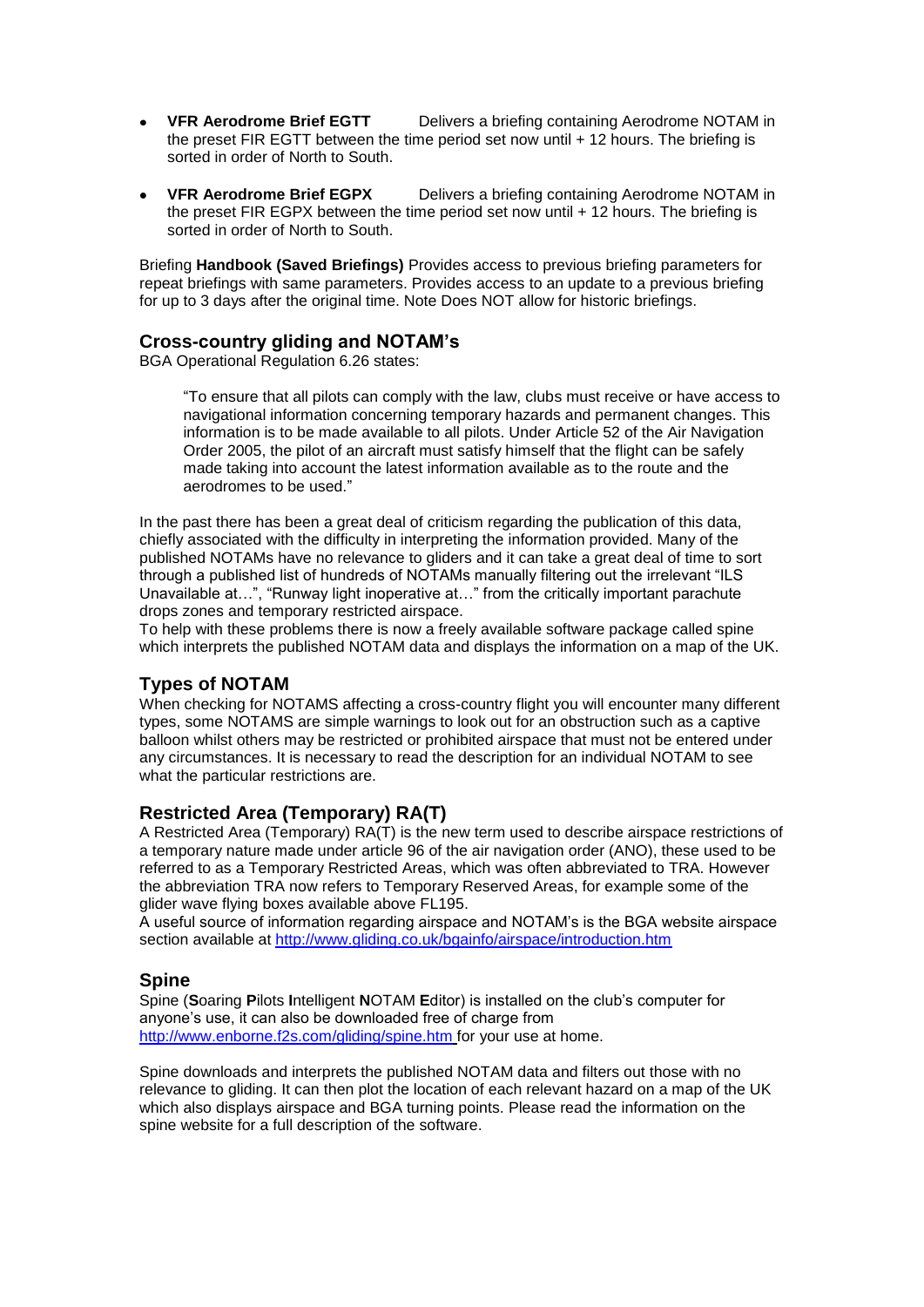### **Obtaining NOTAMs with Spine**

1. Turn on SPINE software by double clicking desktop icon.



2. Read and Acknowledge the two disclaimers

| <b>Disclaimer</b>                                                                                                                                                                                                                          |
|--------------------------------------------------------------------------------------------------------------------------------------------------------------------------------------------------------------------------------------------|
| <b>DISCLAIMER</b>                                                                                                                                                                                                                          |
| While every effort has been made to ensure the accuracy of<br>the results of this program, it is the responsibility of the user<br>to ensure their correctness and adequacy for the purposes<br>of the flight or flights to be undertaken. |
| The author cannot be held responsible for any loss, damage<br>or injury resulting from a failure by the user to verify the<br>results of this program.                                                                                     |
| $\overline{\mathsf{v}}$ Show disclaimer on start up                                                                                                                                                                                        |
|                                                                                                                                                                                                                                            |

| pine |                                                                                                                                                                                    |
|------|------------------------------------------------------------------------------------------------------------------------------------------------------------------------------------|
|      | If you choose to download NOTAM data directly using this<br>program, be aware that the data may be up to 4 hours old,<br>and the downloaded PIB does not include Aerodrome NOTAMs. |
|      | If this is a problem for you, then you should first log into<br>the AIS web site to get a live brief, save the page as an HTML<br>file, then load that file into Spine.            |
|      | You can click the button on the main dialog to go<br>directly to the AIS login page.                                                                                               |
|      |                                                                                                                                                                                    |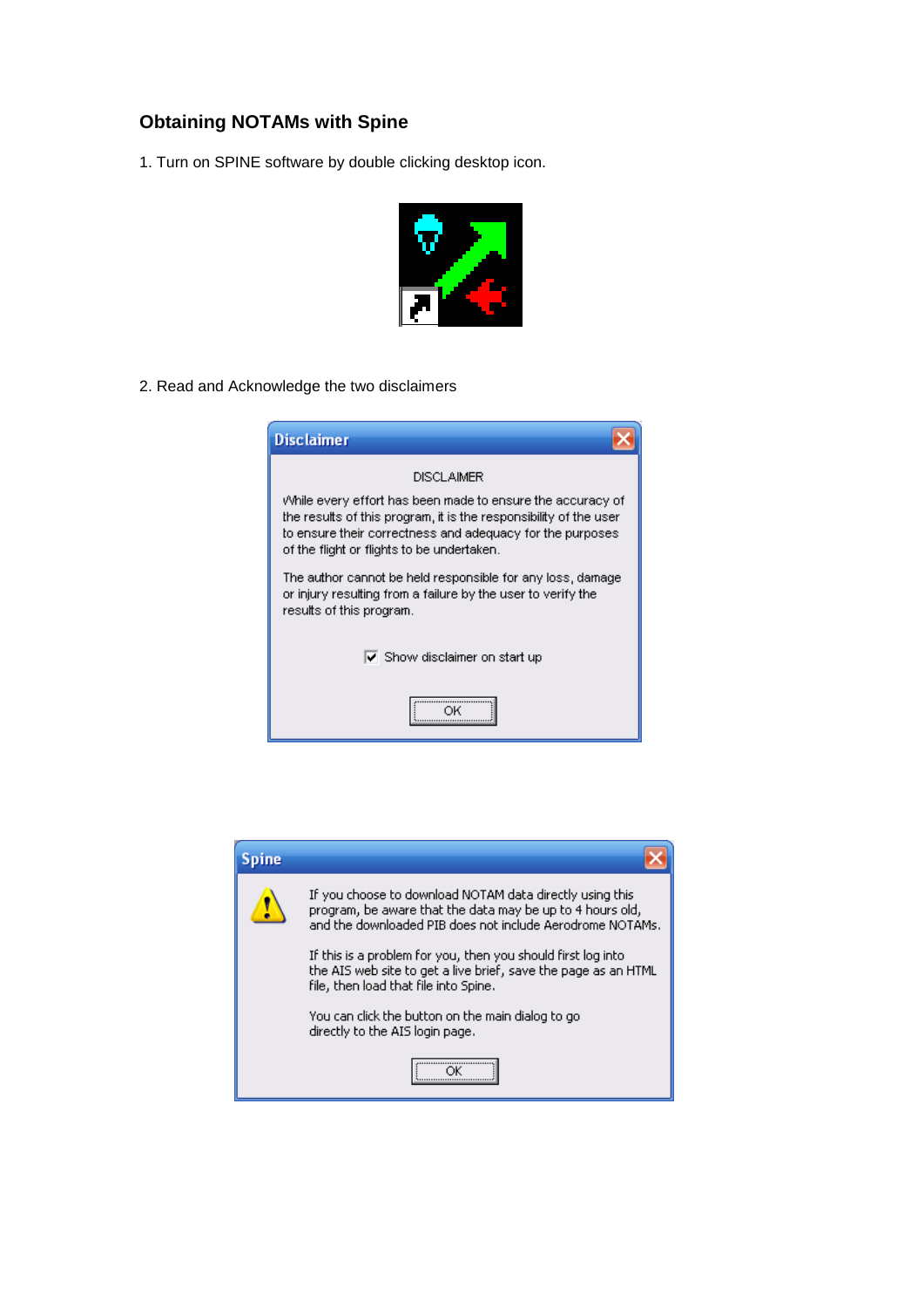3. A Checklist now appears detailing the steps you need to take to check for NOTAMs. Run through the items on the "Checklist" box, when each item is successfully completed a green tick appears alongside.

a) To set the area to cover the intended flight, click the "Check" box next to Range Setting. This excludes the NOTAMs outside the area.

| <b>Checklist</b> |                                       |       |
|------------------|---------------------------------------|-------|
|                  | Things to do each time you run Spine. |       |
|                  | 1. Range setting                      | Check |
|                  | 2. Sort order                         | Check |
|                  | 3. Fetch NOTAMs                       | Do it |
|                  | 4. Save raw data to file (optional)   | Do it |
|                  | 5. Review & edit NOTAMs               |       |
|                  | 6. Print or save as HTML.             |       |
|                  | Help                                  |       |

In the example below NOTAMs outside a 50 nautical mile radius centred on North Hill has been excluded.

| <b>Settings</b>                                                                                                                                                                                 |  |  |
|-------------------------------------------------------------------------------------------------------------------------------------------------------------------------------------------------|--|--|
| User and Internet   Proxy   Airfield   Range   Sort Order   Filters  <br>Output                                                                                                                 |  |  |
| Exclude NOTAMs outside specified range                                                                                                                                                          |  |  |
| $\vert\overline{\mathbf{v}}\vert$ Circle, radius $\vert$ 50<br>÷<br>NM.<br>$\vert \mathbf{v} \vert$<br>Min<br>Deg<br>51<br>50<br>N<br>Lat<br>Centred on<br><b>NHL</b><br>3<br>17<br>IW.<br>Long |  |  |
| Exclude NORTH of<br>Ū<br>Lat<br>N<br>Exclude SOUTH of<br>Lat<br>O<br>N<br>$\cdots$<br>Exclude EAST of<br>Ω<br>Long<br>E<br>$\cdots$<br>Exclude WEST of<br>10<br>Long<br>IE<br>$\cdots$          |  |  |
| Select database to use when browsing<br>● BGA Turning Points ● ○ ICAO Airports<br>(You can use either for any button)<br><b>Beset</b>                                                           |  |  |
| Cancel<br>0K<br>Help<br>Apply                                                                                                                                                                   |  |  |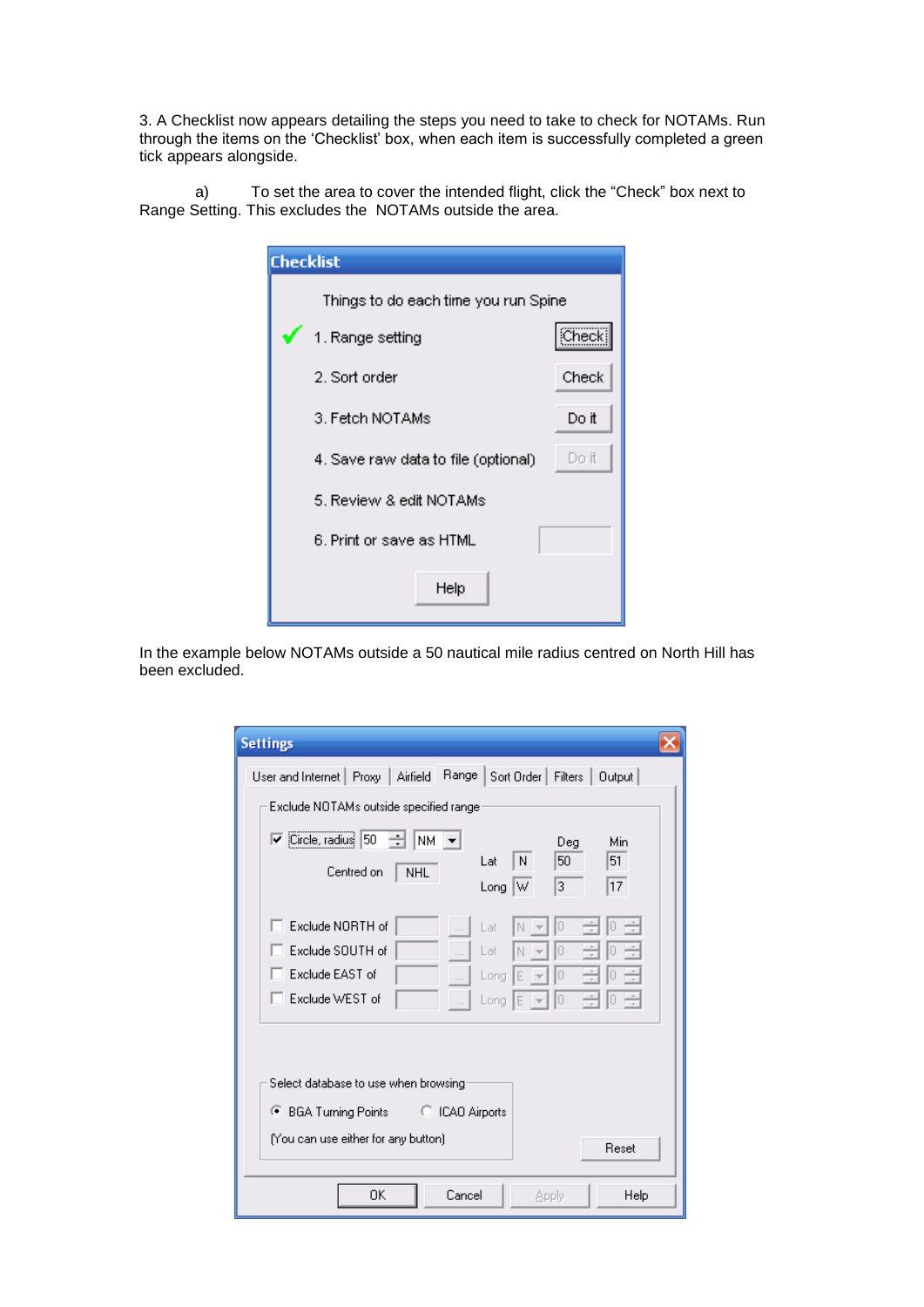b) To arrange the NOTAM listing in a particular order, click the "Check" box next to Sort order. This is used to list NOTAMS in order of position or distance from North Hill etc.

| <b>Checklist</b>                     |       |
|--------------------------------------|-------|
| Things to do each time you run Spine |       |
| 1. Range setting                     | Check |
| 2. Sort order                        | Check |
| 3. Fetch NOTAMs                      | Do it |
| 4. Save raw data to file (optional)  | Do it |
| 5. Review & edit NOTAMs              |       |
| 6. Print or save as HTML             |       |
| Help                                 |       |

In the example below NOTAMs are sorted in order of Distance from North Hill and then by Date

| <b>Settings</b>                                                                                              |                                                                                                             |  |
|--------------------------------------------------------------------------------------------------------------|-------------------------------------------------------------------------------------------------------------|--|
| User and Internet   Proxy   Airfield   Range                                                                 | Sort Order  <br>Filters   Output                                                                            |  |
| First sort by<br>C (don't sort)<br>C Position<br>$\Box$ Date<br>Distance from NHL<br>C Bearing from NHL      | Then sort by<br>C (don't sort)<br>C Position<br>$\bullet$ Date<br>C Distance from NHL<br>C Bearing from NHL |  |
| Finally sort by<br>C (don't sort)<br>C Position<br>$\circ$ Date<br>C Distance from NHL<br>C Bearing from NHL |                                                                                                             |  |
| Coordinates for NHL are N50.51.00 W003.17.00                                                                 |                                                                                                             |  |
|                                                                                                              | Set defaults                                                                                                |  |
| 0K                                                                                                           | Cancel<br>Help<br>Apply                                                                                     |  |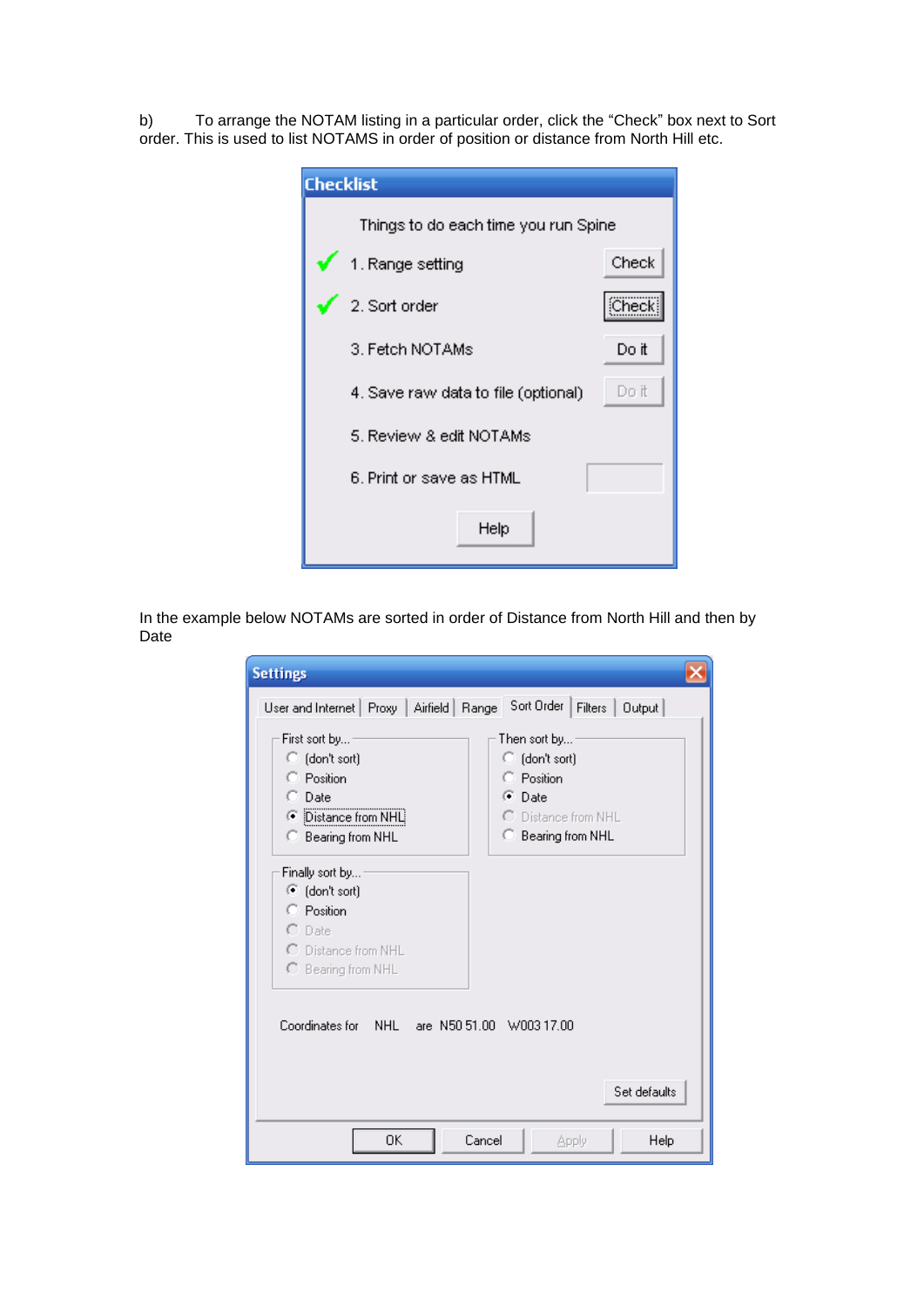c) Click the "Do it" button next to Fetch NOTAMs. SPINE will then download NOTAM information directly from the AIS website and sort them based on the options that have been set above.

| <b>Checklist</b>                     |       |
|--------------------------------------|-------|
| Things to do each time you run Spine |       |
| $\sqrt{1}$ . Range setting           | Check |
| 2. Sort order                        | Check |
| $\bigtriangledown$ 3. Fetch NOTAMs   | [Dont |
| 4. Save raw data to file (optional)  | Do it |
| 5. Review & edit NOTAMs              |       |
| 6. Print or save as HTML             |       |
| Help                                 |       |

4. SPINE then displays a box similar to the one displayed below.

| 2 Spine V5.6                                                                                                                                                                                                                                                                                                                                                          | ا کال ک                                                                                                   |  |
|-----------------------------------------------------------------------------------------------------------------------------------------------------------------------------------------------------------------------------------------------------------------------------------------------------------------------------------------------------------------------|-----------------------------------------------------------------------------------------------------------|--|
| Options                                                                                                                                                                                                                                                                                                                                                               | NOTAMs valid from Fri 06-Aug-2010 08:00 UTC until Sat 07-Aug-2010 08:00 UTC                               |  |
| Settings                                                                                                                                                                                                                                                                                                                                                              | View/Print from Fri 06-Aug-2010 08:00 UTC<br>until Sat 07-Aug-2010 08:00 UTC<br>$\overline{\phantom{a}}$  |  |
| About                                                                                                                                                                                                                                                                                                                                                                 | N50 49.00<br>VV003 22.00<br>Warnings<br>Position<br>Category                                              |  |
|                                                                                                                                                                                                                                                                                                                                                                       | 1.00<br>Subject<br>Captive balloon or kite<br>Radius<br><b>NM</b><br>Show list                            |  |
| Disclaimer                                                                                                                                                                                                                                                                                                                                                            | Condition<br>Will take place<br>Airport                                                                   |  |
| Check for updates                                                                                                                                                                                                                                                                                                                                                     | Mon 05-Apr-2010 04:45 UTC<br>Lower bound<br><b>SFC</b><br>Active from                                     |  |
| Show Raw Data                                                                                                                                                                                                                                                                                                                                                         | Tue 05-Oct-2010 18:00 UTC<br>Upper bound<br>1000FT AMSL<br>Active until                                   |  |
| <b>Hide Checklist</b>                                                                                                                                                                                                                                                                                                                                                 | Schedule<br>HJ<br>EGTT<br>FIR.<br>◁                                                                       |  |
| <b>NHL</b><br>: $2.7$ NM (5.1 km) Bng: $238^{\circ}$ T<br>Dist. from<br>Mauve AIC<br>refers: Get AIC<br>Feedback<br>KITE FLYING 1NM RADIUS 5049N 00322W (LANGFORD, NEAR CULLOMPTON,<br>Your comments and<br>DEVON), ON-SITE CTC TEL 01884 277297 OR 07736 258206,<br>suggestions, please!<br>AUS 10-04-0039/AS5.<br>Visit the forum via the<br>link in the About box. |                                                                                                           |  |
| $\langle$<br>Colour coding<br>H0726/10<br>Ref:<br>$\ldots$<br>included<br>Н<br>auto-deleted                                                                                                                                                                                                                                                                           | Reason for deletion<br>W<br>Delete<br>Scope:<br>Don't Plot<br>Item 6 of 125                               |  |
| manually deleted                                                                                                                                                                                                                                                                                                                                                      | Source NOTAMs<br>Select view<br>Output<br><b>PLOT</b>                                                     |  |
| manually undeleted                                                                                                                                                                                                                                                                                                                                                    | ⊕ All<br>PRINT<br><b>DOWNLOAD</b><br>Load from file<br>All in range<br>Ю                                  |  |
| out of range<br>not plotted                                                                                                                                                                                                                                                                                                                                           | SAVE AS<br>Help<br>Included only<br>AIS LOGIN<br>Save to file<br>Deleted only<br><b>HTML</b><br>O<br>Exit |  |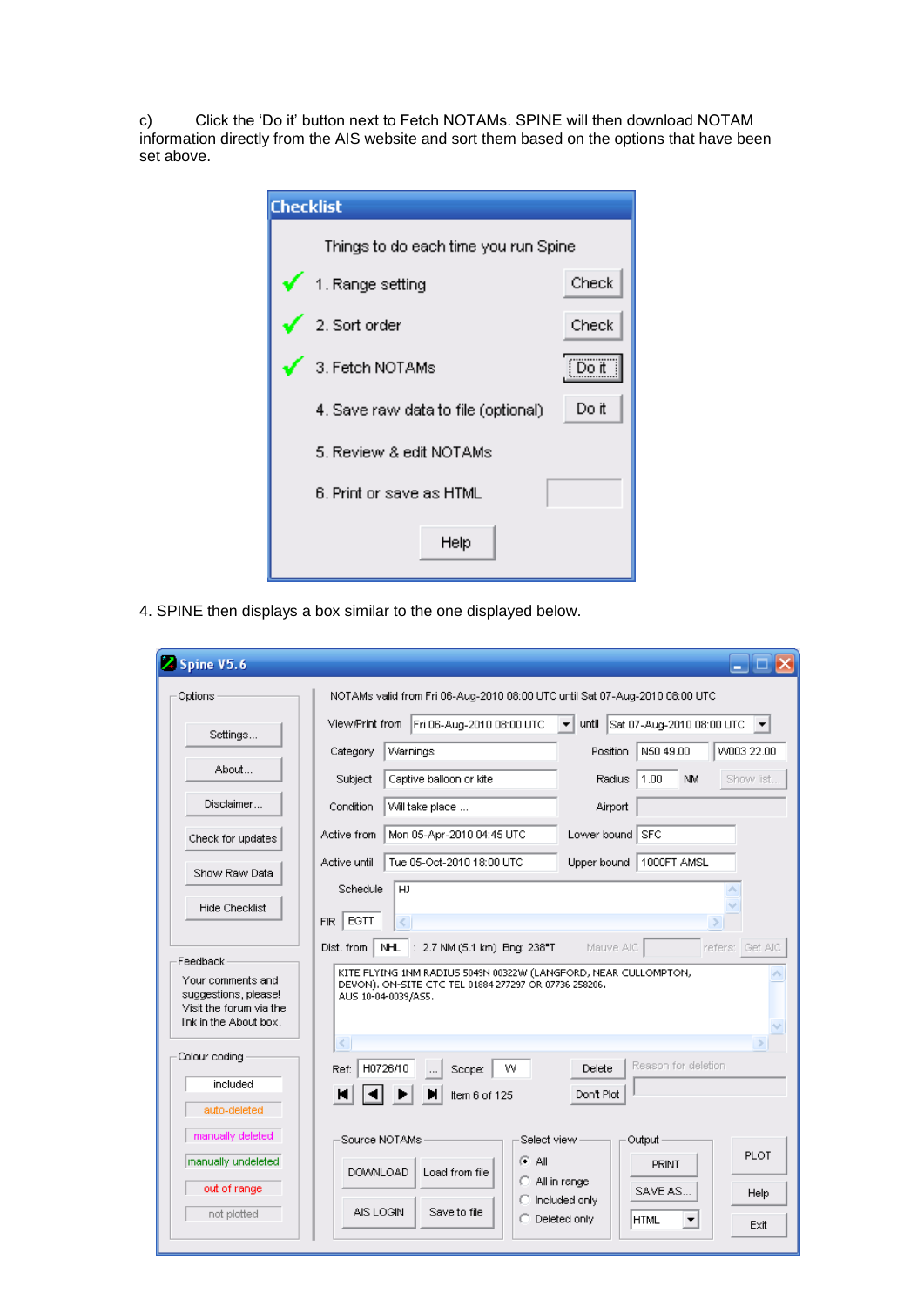This example above shows that 125 NOTAMS have been downloaded, using the scroll tools we can view the details of each NOTAM. The NOTAM information is colour coded according to their status as shown in the bottom left hand box. NOTAMs that have been filtered out by SPINE as being of no concern to glider pilots are coloured Orange and any that are outside the specified range are coded Red. NOTAMs that have been coloured black are relevant to gliders and will be included in the map. If you want you can also manually change this status for any particular NOTAM.

**PLOT button**. Of much greater use is the PLOT button, clicking this button displays a map of the included NOTAMS within the selected area. This will be similar to that shown below.



The red circle represents the 50 nautical mile radius from North Hill that was selected earlier; each of the black areas with a caption represents an individual NOTAM.